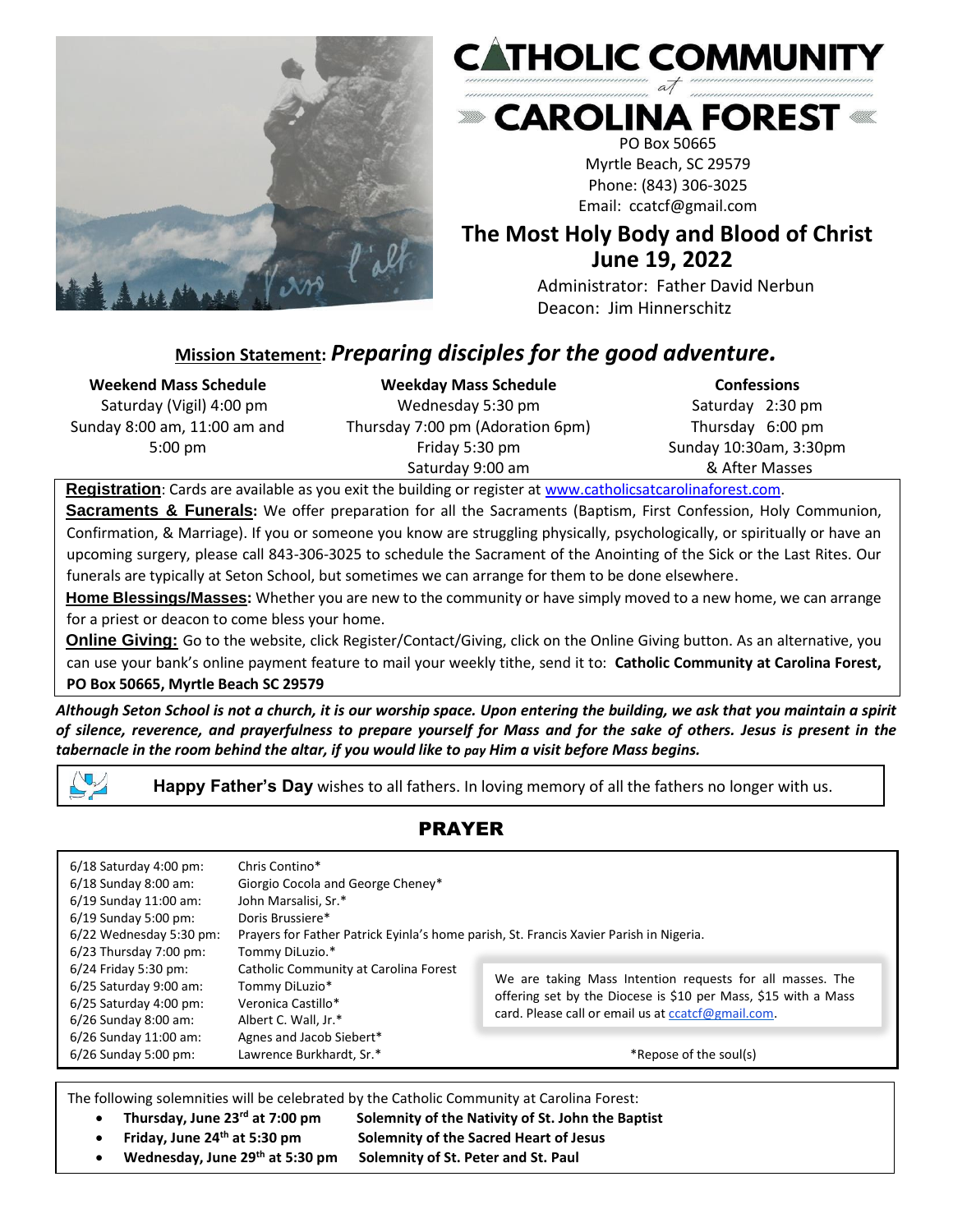### CATHOLIC COMMUNITY AT CAROLINA FOREST NEWS

#### Catholic Community at Carolina Forest 2nd Anniversary

The Catholic Community at Carolina Forest welcomes you to join us in learning more about our Patron, Blessed Pier Giorgio Frassati on **Sunday, July 24, 2022.**





Following the 5:00 pm Mass at Seton School (1300 Carolina Forest Blvd., Myrtle Beach, SC 29579), **Christine Wohar** will give an introduction to the life of Blessed Pier Giorgio Frassati. She is the founder and executive director of Frassati USA, a world expert on his life and devotion, a gifted storyteller, and author of "Finding Frassati: And Following His Path to Holiness."

For more details, go t[o https://www.catholicsatcarolinaforest.com/](https://www.catholicsatcarolinaforest.com/) Email us at [CCatCF@gmail.com](mailto:CCatCF@gmail.com) or call at 843-306-3025

**2 nd Anniversary Picnic, Saturday, July 23rd , 6:00 pm** (*rain date July 30th*):

- We will provide hamburgers, hot dogs and bottled water.
- We are asking community members with last names A to L to bring a side dish to share and last names M to Z to bring a dessert.
- Please bring a chair and small table. The event will be outside on Seton property.
- Contact Bev Cashdollar a[t beeve73@gmail.com,](mailto:beeve73@gmail.com) 843-234-2008 or Deb Sentz at [debsentz@sccoast.net,](mailto:debsentz@sccoast.net) 843-333-1392 to let them know if you will attend and what you will bring. It will be a fun time for all!



**The Knights Corner** - The "Blessed Pier Giorgio Frassati" Council #17824 meets on the 3rd Wednesday of each month at St. Elizabeth Ann Seton Catholic School. Our next Council Meeting will be **July 20, 2022**. The Officers meeting will begin at 6:00 pm and the Membership meeting will begin at 7:00 pm.

If you have a desire to join our Council and helping those in need, serving our Catholic Community, growing in faith, or obtaining exclusive access to top-rated insurance protection for your family, then the Knights of Columbus is the organization for you. Knights and their families can become involved in our council's charitable, faith-based and social programs. Over the past decade, men like you have enabled the charitable donations of the Knights of Columbus to reach more than \$1.5 billion dollars, and individual Knights have donated more than 690 million volunteer hours to charity. If you need more information and interested in joining our Council, please contact Grand Knight Lou Ruocco at 631-942-9269 or 843-742-5332, email [louruocco710@gmail.com.](mailto:louruocco710@gmail.com)



### **SAVE THE DATE:**

Happy Hour/Dinner: **June 27th 5:00 pm – 7:00 pm Murphy's Law -** 4204 Carolina Exchange Dr, (Behind Kroger)



#### **Life is Messy**

Remember the book you received at Christmas? On June 8<sup>th</sup>, we started a book discussion group at Seton using the book.

- The third week, **June 22nd** we will discuss pages 65-127.
- Will last four weeks, meeting **Wednesdays 6:30 pm - 8:00 pm** (*approx.).*
- We will use Matthew Kelly short videos to enrich our discussions.
	- Come join us after the 5:30 pm Mass on Wednesdays.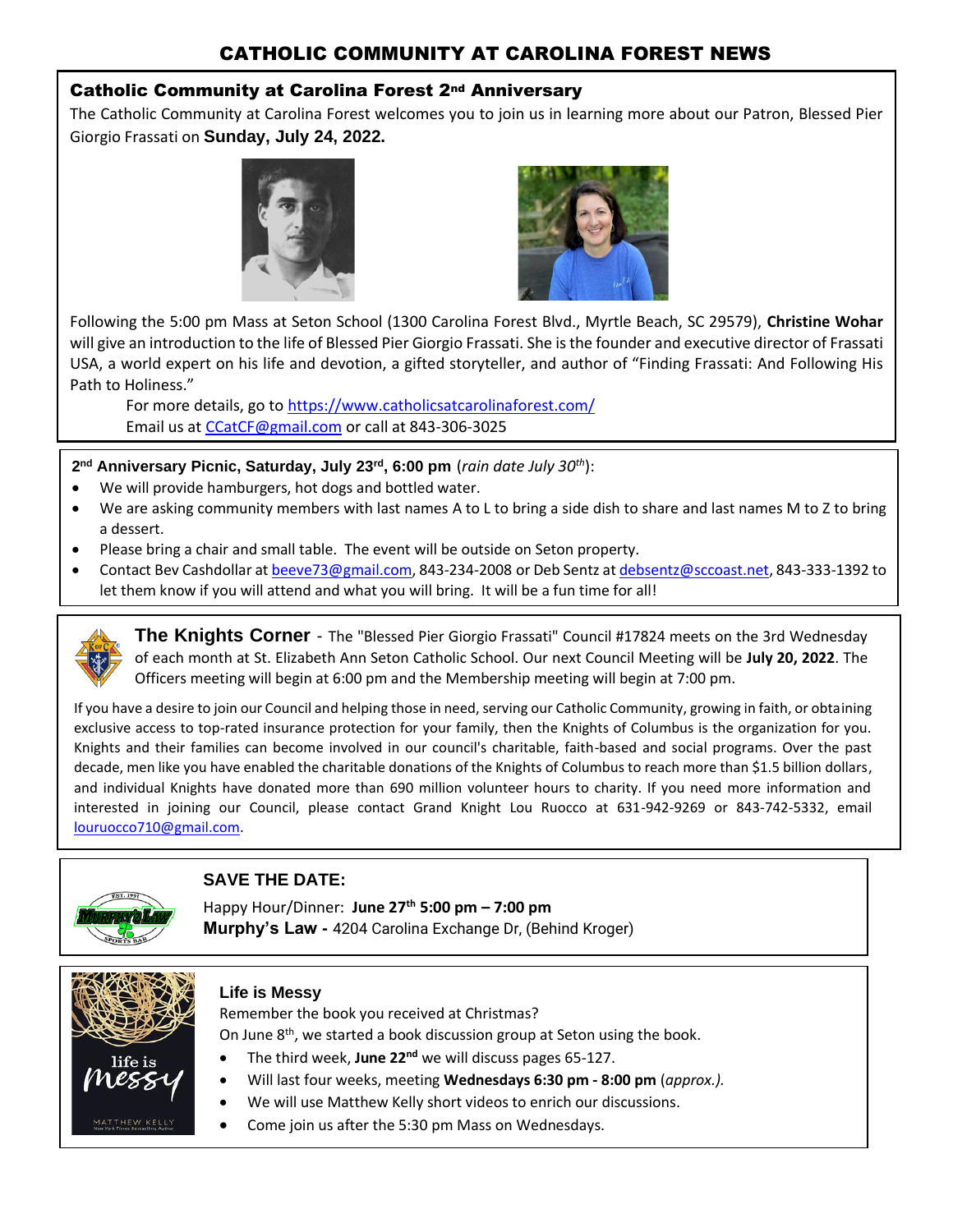# CATHOLIC COMMUNITY AT CAROLINA FOREST NEWS

#### **First Communion and Confirmation Registration is Open**

Does your child need to make First Holy Communion? Does your child need to be Confirmed?

Our First Communion and Confirmation programs will begin this fall. Registration is now open for both. For more information, please contact Jeff Vehige: (972) 461-2797 or [JeffVehige09@gmail.com.](mailto:JeffVehige09@gmail.com)



- **BECOME A CATHOLIC!** Are you someone ... or do you know someone ...
- Who is interested in learning more about the Catholic faith?
- Who is interested in becoming Catholic?



If so, we invite you to join our RCIA program. Weekly sessions focus on the teachings of the Catholic Church and prepare individuals to celebrate the Sacraments of Baptism, Confirmation, and the Eucharist at the beginning of the Easter Season. For more information, please contact Jeff Vehige at (972) 461-2797 or [JeffVehige09@gmail.com.](mailto:JeffVehige09@gmail.com)



**Family Faith Formation** Summer session is scheduled on Sundays **June 5th - August 7th, 9:30 am - 10:30 am**. All families are invited!



**Have you recently moved? Has your phone number or email address changed?**  Email [ccatcf@gmail.com](mailto:ccatcf@gmail.com) with your updated information so that we can stay connected.



Car magnets are still available for \$5. See a greeter before or after Mass.

**Holy Communion for the Sick/Homebound -** Please see Deacon Jim or a sacristan before/after Mass to arrange for an Extraordinary Eucharistic Minister to bring Holy Communion to someone you know that is sick or homebound.

As we continue to grow, we would like to conserve resources. Please return your worship aid after Mass to a greeter or drop on the table as you exit. Thank you!



**Attention Senior Singles** – The Senior Singles Dining Group is a community within our larger parish community which provides social and dining experiences for seniors living alone. We plan one dinner and one lunch each month and share breakfast after the 8:30 am Mass the first Saturday of each month. Those interested may attend any or all meals that we offer. We try to accommodate schedules and provide rides for those that do not drive. Contact Rosemary Lusco at 843-421-5531 or [trlusco@gmail.com.](mailto:trlusco@gmail.com)

Add some CCCF SWAG to your wardrobe! Please consider purchasing a CCCF t-shirt or sweatshirt for yourself or for gifts. Both adult and youth sizes are available. Additional items are also available for purchase. Proceeds will benefit the building fund. Merchandise is available at: **[https://www.bonfire.com/cccf](https://www.bonfire.com/cccf-swag/?fbclid=IwAR0vZb-FkX84Gv-lFbgCm7cMDfyo6sTwI9Wf8uFT-r952qECpezfFjoX_wY)[swag/](https://www.bonfire.com/cccf-swag/?fbclid=IwAR0vZb-FkX84Gv-lFbgCm7cMDfyo6sTwI9Wf8uFT-r952qECpezfFjoX_wY)**.

Name Tag: Are you interested in a name tag to help us recognize you at CCCF?

- Can be ordered by contacting a greeter at Mass or by calling Deb Sentz at 843-333-1392.
- Need your first name and former state for all requests.
- Cost: \$10

**REMINDER**: Our Community is equipped with a **Peavey Assisted Listening System 72.9**. We have four receivers in the sacristy available for use during Mass. Check with an usher or greeter if you need to use one for Mass. You may purchase your own transmitter through FullCompass.com or Amazon. Send an email to [CCatCF@gmail.com](mailto:CCatCF@gmail.com) for order information.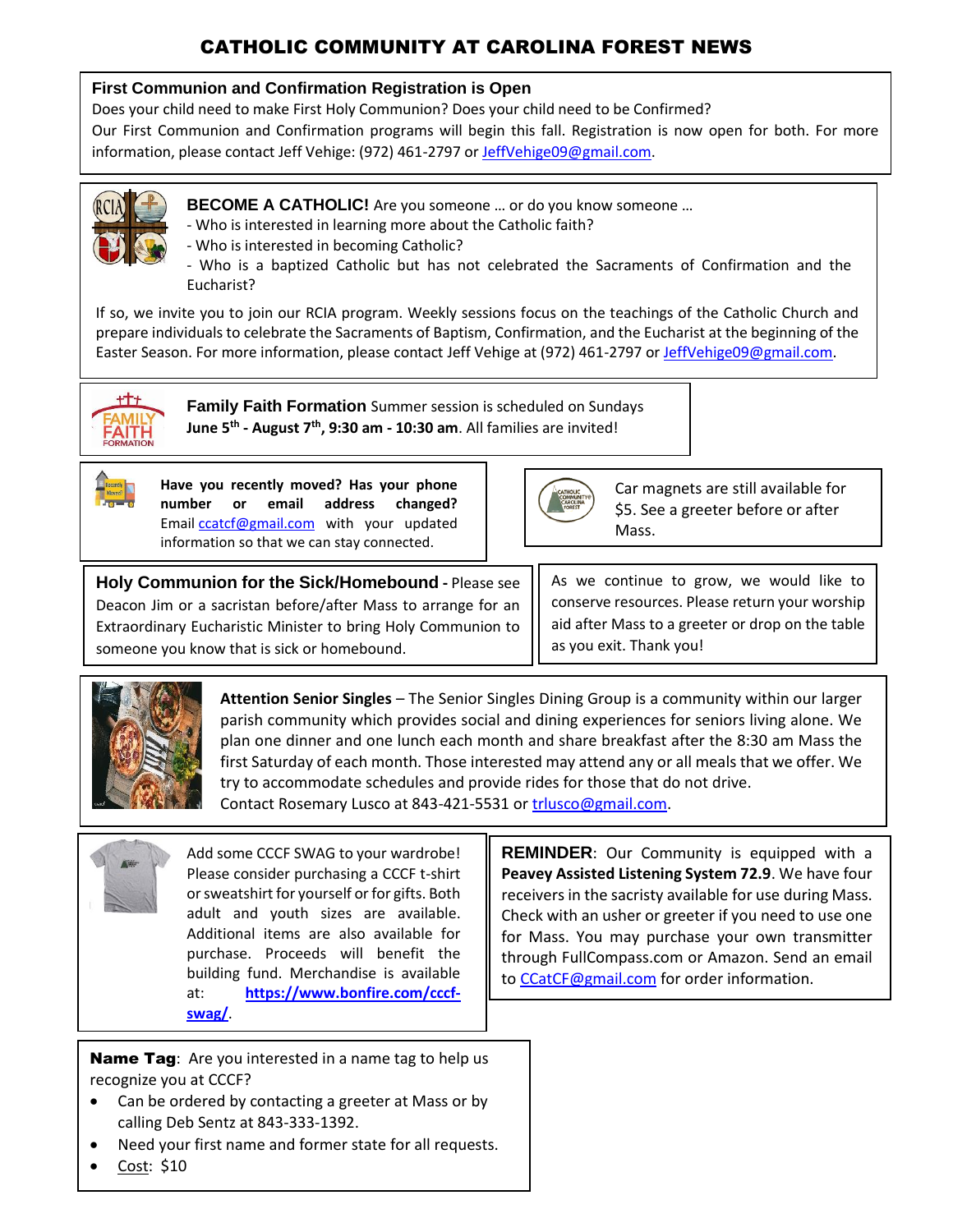### CATHOLIC COMMUNITY AT CAROLINA FOREST NEWS

**Catholic Miscellany** - If you responded to the Flocknote poll sent out on May 16th that you would like to have the Catholic Miscellany mailed to your home address, please look forward to receiving that publication in the future. Many people indicated that they would like to reimburse the Catholic Community at Carolina Forest \$12 for the yearly subscription per household. If you desire to reimburse the parish, please drop \$12 in the collection basket and indicate that it is to cover the cost of the Catholic Miscellany. Thank you all for your generosity.



There is no "left turn out" at the southern entrance to the Seton School property. Horry County installed a sign last week as vehicles have been spotted turning out from the entrance lane. Please abide by the law. If you need to make a "left turn out" of Seton, the only place to do so is via the newer northern driveway at Silvercrest Drive.

### **VISIT OUR WEBSITE**

**Check out** our website at **www.catholicsatcarolinaforest.com** and visit our **Facebook page** for current community information.

The CCCF website has a **calendar** with Mass times, Confession times and other ministry events happening within our Community. Click on the "Calendar of Mass Times & Events" button on the website to see the online calendar.

### PRAYER



**Holy water** is available after all Masses. Bring your bottle back from last year to fill it up or, if you are new, we have empty holy water containers available for you to fill.



Prayer Chain Ministry – Anyone interested in joining or helping with this prayer ministry should contact Fern Daniels at 843-397 2728 o[r kefed@aol.com.](mailto:kefed@aol.com) Please put "prayers for the Catholic Community" as the subject of the email.

**Woman's group** meets at Seton on the 2<sup>nd</sup> Saturday of the month following 9:00 am Mass*.*  All are welcome to join!

**There will be Corpus Christi Procession immediately following the 5:00 pm Mass on Sunday.**

#### **Coordinator of Activities and Ministries for the Parish (CAMP)**

Catholic Community at Carolina Forest is looking to hire a part-time **Coordinator of Activities and Ministries for the Parish (CAMP).** The CAMP position supports the clergy and personnel of CCCF. This position is responsible for managing parishioner data and coordinating parish ministries. The position will also assist Family Faith Formation and perform various Church administrative tasks. The CAMP's main role is to support community activities that underscore the mission of preparing disciples for the good adventure. Please send a letter of interest and resume to [CCatCF@gmail.com.](mailto:CCatCF@gmail.com)

# OUTREACH MINISTRY



**"For I was hungry, and you gave me food" (Mt 25:35).** We collect food each Sunday for Catholic Charities of the Pee Dee. *They are in urgent need of* canned goods, especially peas, corn, yams, potatoes, chicken, spam, Vienna sausages, tuna, soup, ravioli/pasta meals, etc. Ramen

noodles, white rice, cereal, snack bars (granola), chips and cookies are also needed, as well as bars of soap, shampoo, conditioner, toothbrushes, toothpaste, deodorant (travel & regular size), adult diapers, toilet paper, tissues, paper towels, unscented laundry detergent, dryer sheets, bleach, white vinegar, disposable razors, baby powder, foot powder, socks, children's books, coloring books and crayons. **PLEASE CHECK DATES ON DONATED FOOD**. The pantry is also in need of plastic grocery bags. Thank you for your donations.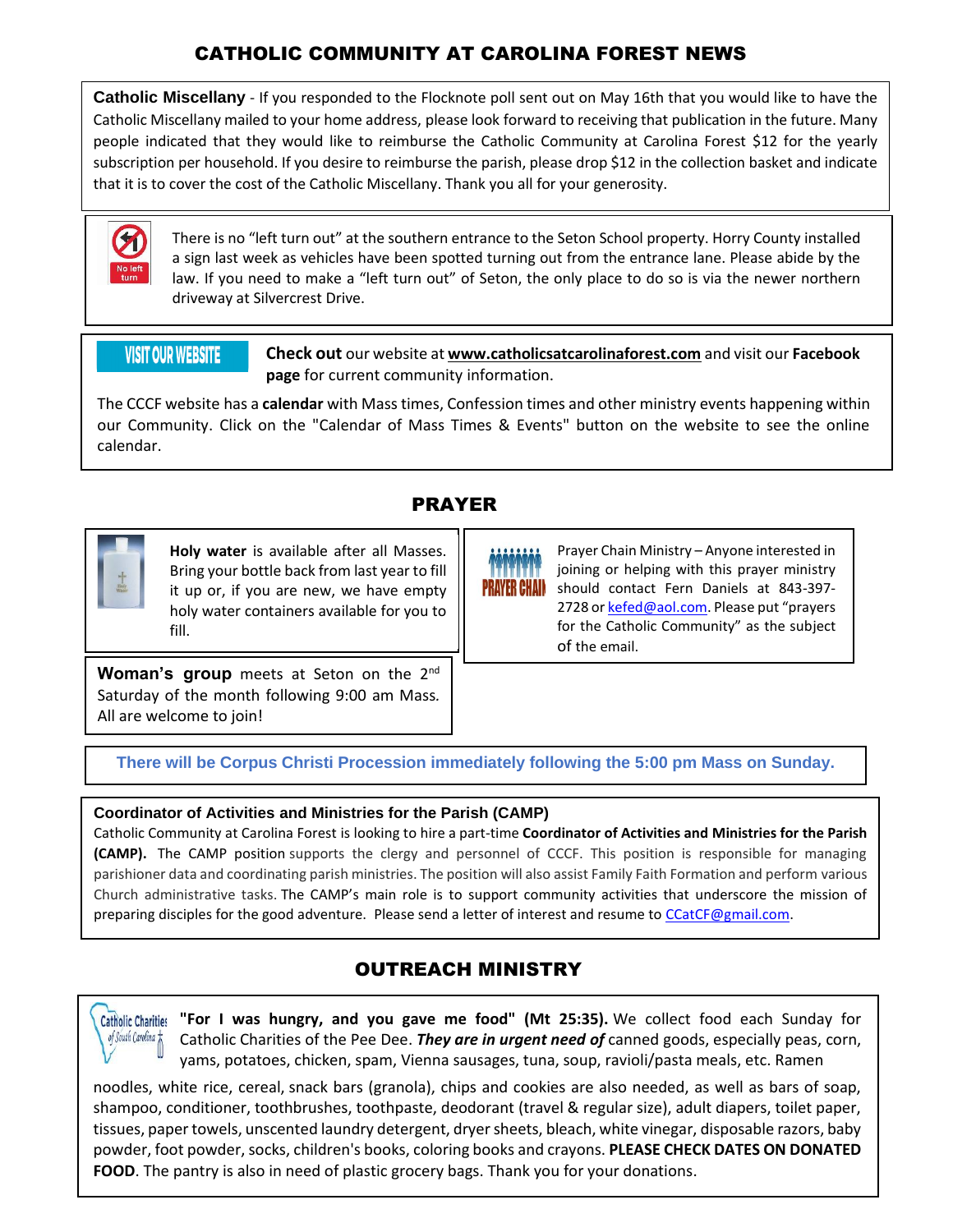### **Seton News GIVING TREE**

Starting the week of June 13<sup>th</sup>, a "Giving Tree" will be set up in the atrium of Seton Catholic School. There are envelopes with a subject area labeled. Inside, are lists of items wanted to enhance implementation of the Diocesan curriculum and student performance. Your support with even one item from one list will mean so much. Contributions can be dropped off at the school office this summer during seasonal hours, Monday - Wednesday, 9:00 am - 3:00 pm or Thursdays, 9:00 am -12:00 pm. The office will be closed July 4<sup>th</sup> - July 15<sup>th</sup>. All donors will be recognized at a Back-to-School barbeque and mass on Thursday, August  $11<sup>th</sup>$  at 6:00 pm. Thank you for your support!

**Kelly Blake, Principal** (843-903-1400)



**Jr. High CLI Retreat - June 20-24, 2022 @ CAMP KINARD**, Batesburg-Leesville, SC. The Christian Leadership Institute (CLI) is a 5-day experience for Jr. High School students from across the diocese. They come together with an adult minister to foster leadership and development to produce Christian leaders for school, parish youth programs, and the community. Jr. High CLI is designed for *youth entering grades 7-9* who are now or will be in a parish, school, or diocesan leadership role. Registration is limited and fills up fast!

Visit [www.charlestondiocese.org/event/jr-high-cli-2022/](http://www.charlestondiocese.org/event/jr-high-cli-2022/) for details and registration. Contact Chris Delea with questions at [chrisdelea1@gmail.com.](mailto:chrisdelea1@gmail.com) CCCF does not provide transportation, but we can arrange carpools.

### DIOCESE NEWS



**Family Fun Box**

Celebrate the World Meeting of Families in Rome with a family fun box offered by the Office of Family Life!

- Each box comes with:
	- o Pasta dinner
	- o Family games (with holy playing cards)
	- o Movie tickets
	- o Popcorn
	- o Rosaries for kids
	- o and more.
	- Cost is \$25 each and supply is limited. Visit [bit.ly/familyfunbox](http://bit.ly/familyfunbox) to order.

**St. Joseph Family Care Program** – Open Enrollment for affordable health care to families. Provides health care for \$60/family or \$240/individual per year. For information and sign up online go to stjosephcare.org.

**Trip to Italy with Father Paul MacNeil:** You are invited to join Father Paul MacNeil, Pastor of Precious Blood of Christ Catholic Church on a tour to Italy (Florence, Assisi, San Giovanni Rotondo, Monte Sant'Angelo, Sorrento, Pompeii, Monte Cassino, Rome and Papal Audience) Dates: November 9<sup>th</sup> through November 19<sup>th</sup> | Cost: \$3,499 includes airfare from Charleston For more information contact Ellen Sullivan at (843) 237-3428 [coordinator@pbochurch.com.](mailto:coordinator@pbochurch.com) 

**Columbariums in Horry County through the Diocese of Charleston** in keeping with the Corporal Works of Mercy, columbariums offer an eternal resting place on consecrated Catholic ground. Niche purchases are permitted for registered parishioners of any Catholic parish in the Diocese of Charleston. Niches typically can contain the cremated remains (cremains) of two individuals. The Bishop of Charleston has authorized non-Catholic immediate family members to be interred in columbariums of the diocese. Columbariums are available through Our Lady Star of the Sea, St. James and St. Michael's parishes. Please call the church offices or check their websites for details.